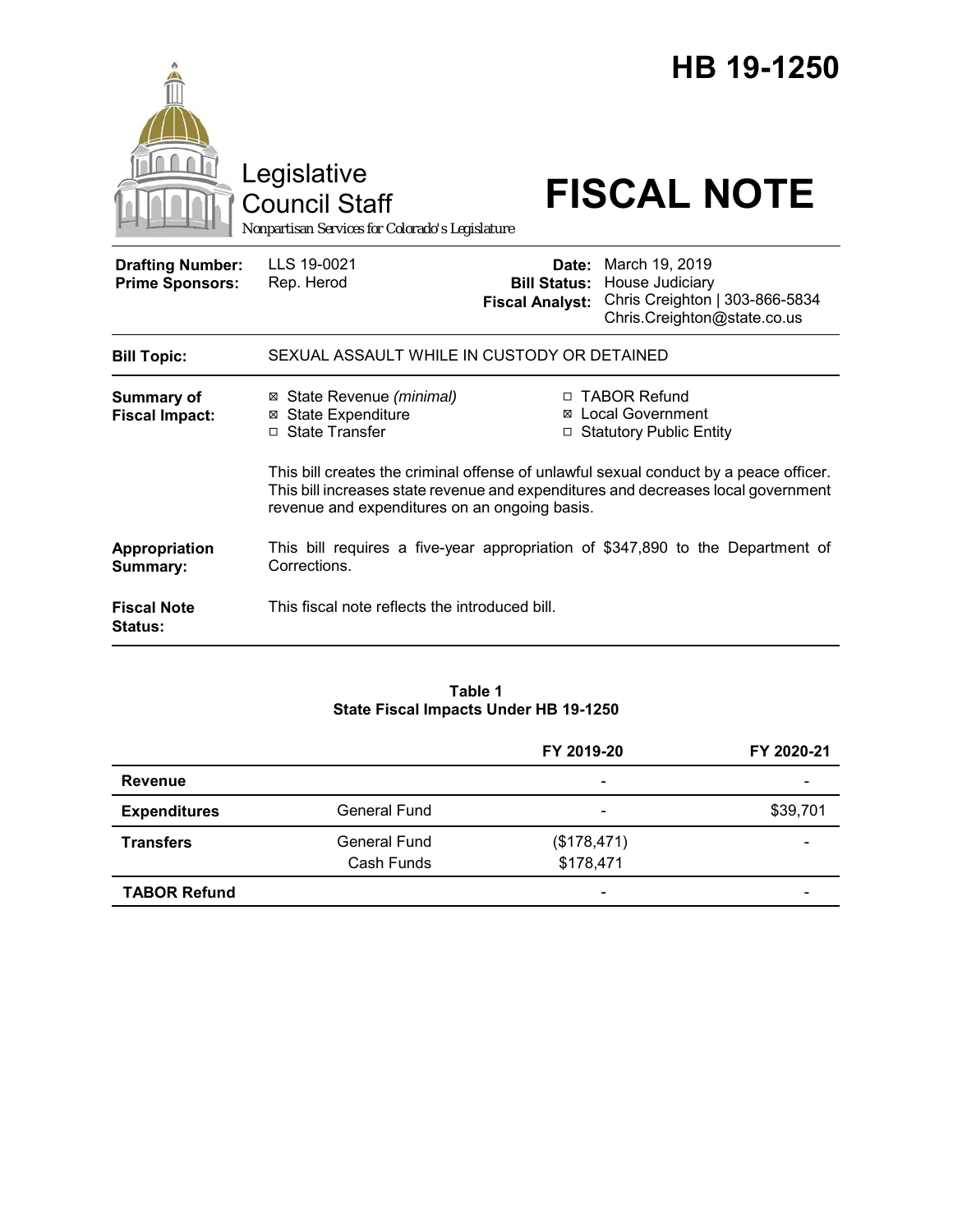## **Summary of Legislation**

Under current law, sexual assault is generally a class 4 felony and unlawful sexual contact is a class 1 misdemeanor subject to modified sentencing as an extraordinary risk crime. This bill creates the crime of unlawful sexual conduct by a peace officer which is classified as a class 3 felony when sexual intrusion or penetration is inflicted on the victim and a class 4 felony when the victim is subject to unlawful sexual contact. Victim consent is not a defense to sexual contact by a peace officer. An offender convicted of unlawful sexual contact must register as a sex offender and an offender convicted of class 3 felony unlawful sexual conduct is subject to lifetime supervision.

### **Comparable Crime Analysis**

Legislative Council Staff is required to include certain information in the fiscal note for any bill that creates a new crime, changes the classification of an existing crime, or changes an element of an existing crime. The following sections outline data on crimes that are comparable to the offense in this bill and discuss assumptions on future rates of criminal convictions under the bill.

**Prior conviction data**. This bill creates the new offense of unlawful sexual conduct by a peace officer which is a class 3 or 4 felony depending on the circumstance. To form an estimate on the prevalence of this new crime, the fiscal note analyzed the existing offense of sexual assault (class 4 felony) and unlawful sexual contact when the victim is in custody of law enforcement or detained in a hospital (class 1 misdemeanor) as comparable crimes.

- *Sexual assault while in custody or detained.* From 2016 to 2018, 3 offenders have been convicted and sentenced for sexual assault when the victim is in the custody of law enforcement or detained in a hospital. Of the persons convicted, 2 were male and 1 did not have a gender identified. Demographically, 1 was White, 1 was African American, and 1 did not have a race identified. One offender was sentenced to the Department of Corrections (DOC) and the other two were sentenced to jail followed by probation.
- *Sexual contact while in custody or detained.* From 2016 to 2018, 4 offenders have been convicted and sentenced for sexual contact when the victim is in the custody of law enforcement or detained in a hospital. Of the persons convicted, 3 were male, 1 was female. Demographically all 4 were White and all 4 were sentenced to county jail.

**Assumptions.** While this bill is not expected to increase the number of criminal case filings for sexual offenses committed by a peace officer, it is assumed that 2 offenders will be convicted and sentenced to DOC in a five-year period as follows:

• 1 offender will be convicted every 5 years for class 3 felony unlawful sexual conduct by a peace officer with sexual intrusion or penetration and spend a greater amount of time in prison and on parole than under current law. Under current law, an offender convicted of a class 4 felony sex crime spends an average of 25 months in the DOC and 27.6 months on parole after release. An offender convicted under a class 3 felony sex crime under this bill will spend an average of 78.9 months in DOC followed by 46.6 months on parole.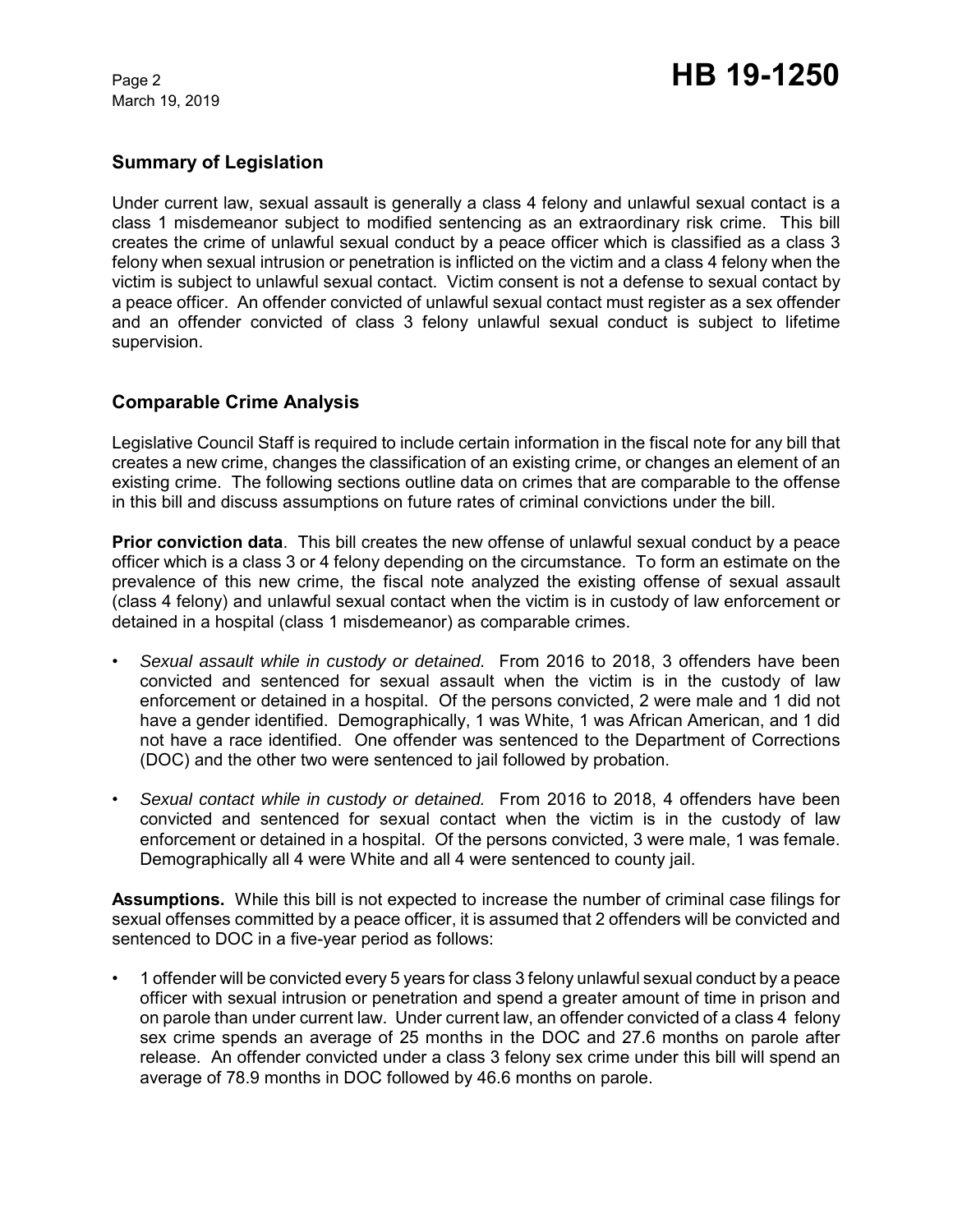• 1 offender will be convicted every 5 years for class 4 felony unlawful sexual conduct by a peace officer from sexual contact and will spend an average of 25 months in the DOC and 27.6 months on parole. Under current law an offender could be sentenced to up to 24 months in county jail for a class 1 misdemeanor sexual contact.

Visit leg.colorado.gov/fiscalnotes for more information about criminal justice costs in fiscal notes.

#### **State Revenue**

By creating the offense of unlawful sexual conduct by a peace officer this bill increases state revenue from criminal fines and court fees by a minimal amount beginning in FY 2019-20, credited to the Fines Collection Cash Fund, various other cash funds in the Judicial Department, and the General Fund. Currently, a class 1 misdemeanor has a fine range of \$500 to \$5,000, a class 4 felony has a fine range of \$2,000 to \$500,000, and a class 3 felony has a fine range of \$3,000 to \$750,000. Offenders convicted of unlawful sexual conduct by a peace officer will be subject to a greater fine amount for similar offenses than under current law. Additionally, court fees may be imposed on a case-by-case basis for a variety of court-related costs, such as probation supervision, drug surcharges, or late fees. Because the courts have the discretion of incarceration, imposing a fine, or both, a precise state revenue impact cannot be determined. Criminal fine and court fee revenue is subject to TABOR, however under the March 2019 Legislative Council Staff forecast, a TABOR surplus is not expected in FY 2019-20 or FY 2020-21.

#### **State Transfers**

This bill requires a transfer of \$178,471 from the General Fund to the Capital Construction Fund in FY 2019-20. These funds must then be appropriated to the Corrections Expansion Reserve Fund. This amount is required to cover future DOC capital construction and may be used by the DOC for prison construction, expansion, or renovation projects that are approved by the General Assembly. DOC capital construction costs from the projected increase in prison population under this bill are discussed in the State Expenditure section.

# **State Expenditures**

Beginning in FY 2019-20, this bill increases workload and costs in the Judicial Department and agencies that provide representation to indigent persons. It also increases Department of Corrections costs by \$347,890 as shown in Table 2. These impacts are discussed below.

**Judicial Department***.* This bill will increase costs and workload for the trial courts in the Judicial Department. Unlawful sexual conduct by a peace officer cases will take longer to try and cases that previously would have been tried in county court will now be tried in district court. Costs and workload may also increase in the agencies that provide representation to indigent persons, including the Office of the State Public Defender and the Office of Alternate Defense Counsel. This will be offset by a decrease in costs and workload for the Division of Probation because offenders currently sentenced to probation will instead be sentenced to DOC. Overall, given the low number of case filings expected, it is assumed that this workload can be accomplished within existing appropriations. Should a change in funding be required for any agency or division with the Judicial Department, the fiscal note assumes it will be addressed through the annual budget process.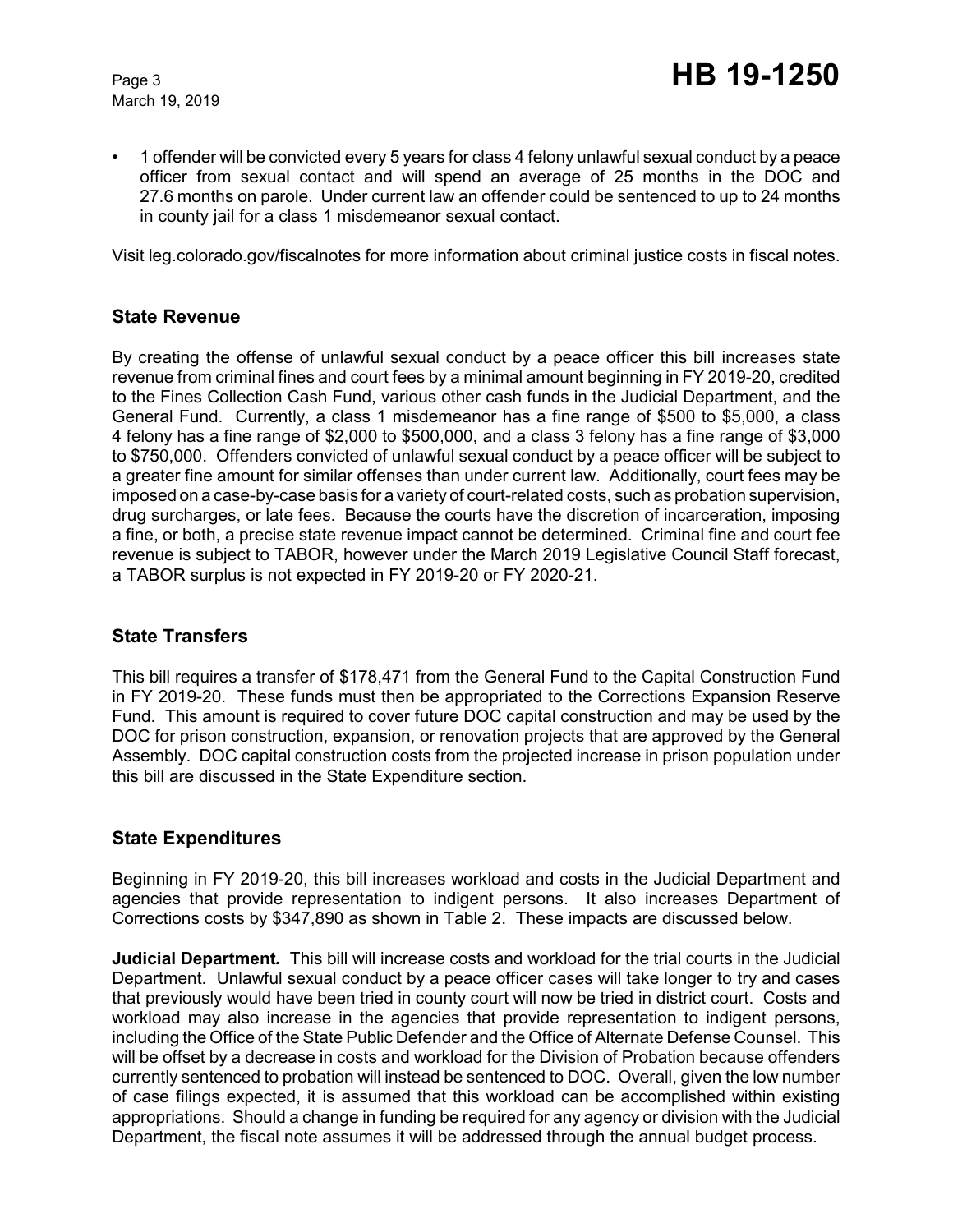**Department of Corrections - Five-year fiscal impact.** Based on the assumptions provided in the Comparable Crime Analysis section, this bill increases prison operating, capital construction, and parole costs for the DOC by a total of \$347,890 over the five-year period beginning in FY2019-20. This five year impact includes \$178,471 for capital construction as described in the State Transfers section and \$169,419 for jail and parole operating costs for the five year period as shown in Table 2. The fiscal note assumes no prison impact will occur in the first year due to the amount of time required for criminal filing, trial, disposition and sentencing of each case. Once an offender is released from prison, he or she is assigned to parole; however, no impact is expected until the first year's cohort of offenders is released to parole.

|                    | <b>Prison Bed Impact</b> |                   | Parole Impact                            |               |                          |                   |
|--------------------|--------------------------|-------------------|------------------------------------------|---------------|--------------------------|-------------------|
| <b>Fiscal Year</b> | <b>Number</b>            | Operating<br>Cost | <b>Construction</b><br>Cost <sup>*</sup> | <b>Number</b> | Operating<br>Cost        | <b>Total Cost</b> |
| FY 2019-20         | 1.0                      |                   | \$178,471                                |               | $\overline{\phantom{0}}$ | \$178,471         |
| FY 2020-21         | 1.0                      | \$39,701          |                                          |               |                          | \$39,701          |
| FY 2021-22         | 1.0                      | \$39,701          | $\qquad \qquad \blacksquare$             | 0.9           | \$4,215                  | \$43,916          |
| FY 2022-23         | 1.0                      | \$39,701          |                                          | 1.0           | \$4,610                  | \$44,311          |
| FY 2023-24         | 1.0                      | \$39,701          | -                                        | 0.4           | \$1,790                  | \$41,491          |
| <b>Total Cost</b>  |                          | \$158,804         | \$178,471                                |               | \$10,615                 | \$347,890         |

**Table 2 Prison and Parole Costs Under HB 19-1250**

 *\* Capital construction costs are based on the highest bed impact during the five-year period.* 

# **Local Government Impact**

Beginning in FY 2019-20, this bill is expected to decrease local government revenue, costs, and workload as described below. The exact impact to a particular local government will vary depending on the number of offenses committed within its jurisdiction.

**District attorneys**. The bill increases costs and workload for district attorneys to prosecute unlawful sexual contact cases, which will take longer under this bill. District attorney offices are funded by counties, with each county in a judicial district contributing based on its population.

**County jails.** Based on the assumptions listed in the Comparable Crime Analysis section, the bill will decrease county jail costs because an offender convicted of unlawful sexual contact that is a peace officer will no longer be able to be sentenced to county jail. Under current law, the state reimburses county jails for housing state inmates. Based on a 2018 Joint Budget Committee Staff county jail survey, the average cost to house an offender in a county jail is \$98.83 per day, but varies significantly from \$43.65 to \$350.21 per day depending on the county. For the current fiscal year, the state reimburses county jails at a daily rate of \$54.93.

**Denver County Court.** The bill decreases revenue, costs and workload for the Denver County Court, which is managed and funded by the City and County of Denver, which will no longer try misdemeanor sexual contact cases involving a peace officer offender under the bill. Probation services in the Denver County Courts may also experience an decrease in revenue, costs, and workload revenue to supervise persons convicted under the bill within Denver County.